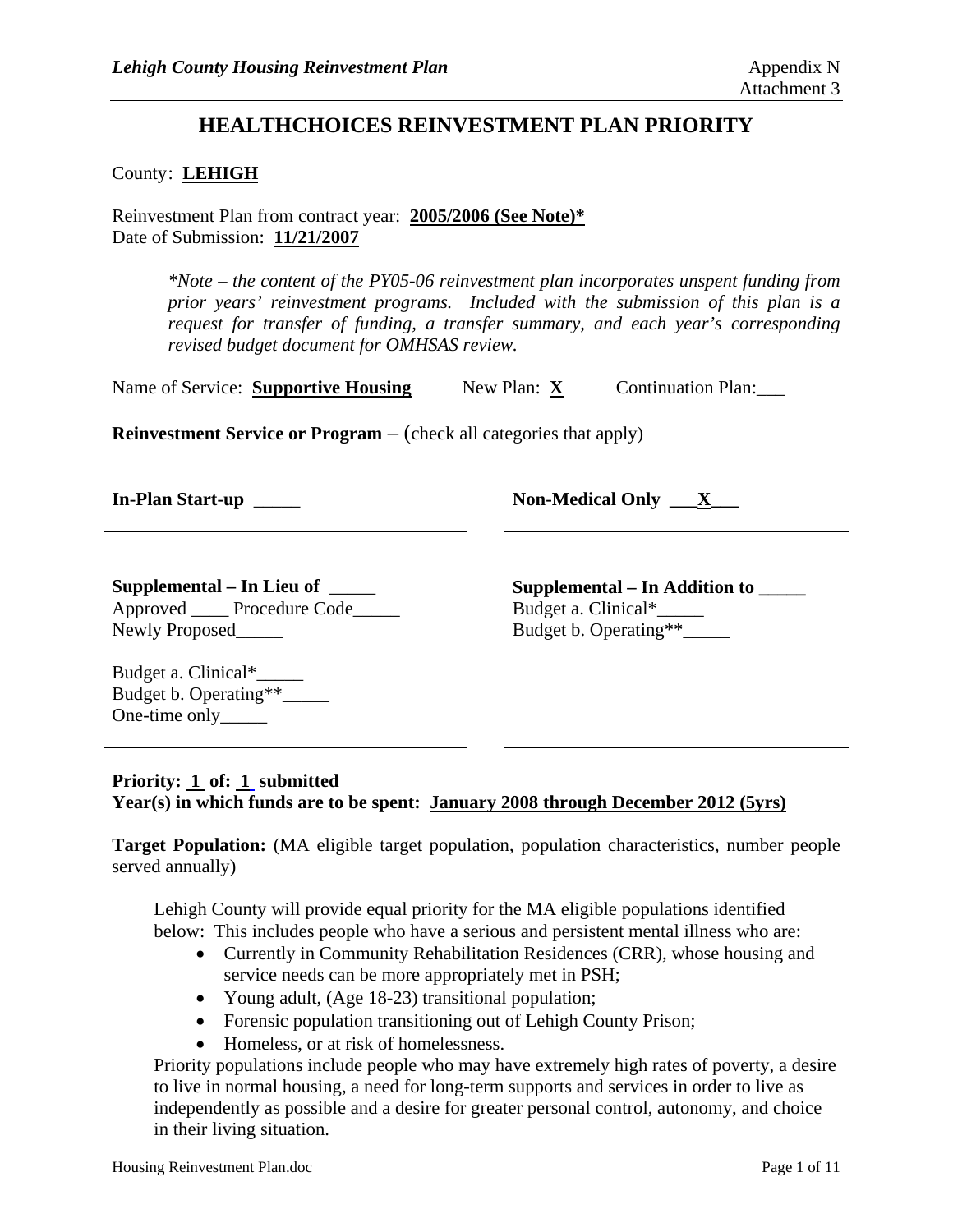**Description of Program or Service:** (Describe program, for: In-Plan start up- under one year. Indicate service is to be licensed; Supplemental In-Lieu of- why service is a cost effective alternative, staffing FTEs/qualifications; Children's Supplemental requires BHRS program exception application; Supplemental- In Addition to – why expected to be cost effective or appropriate but not cost effective, staffing FTEs/qualifications; and Non-Medical Only- used when all costs are non-medical)

## **1. Capital Investment - Housing Development Fund**

Hope VI –The HART Project -\$2,000,000:

Lehigh County will develop a formalized relationship through a Memorandum of Understanding with the Allentown Housing Authority and Penrose Properties, L.L.C, to set aside 20 units, serving 26 people, in the Hope VI project currently underway at the former Hanover Acres / Riverview Terrace project in Allentown (HART). The units will be one bedroom, (14 units) and two bedroom (6 units) apartments that will be purchased for approximately \$100,000 per unit and then made available to eligible consumers of mental health and substance abuse services for 30% of their income, but not less than \$50 per month.

This Memorandum of understanding will serve as the regulatory agreement assuring Lehigh County's interest in the project.

Leveraged Permanent Supportive Housing (PSH) Initiative -\$1,500,000: These funds will be utilized to expand affordable housing capacity to address current unmet need for community supportive housing. Funding will be set aside to take full advantage, "leverage," public and private sources of capital, operational and service funding in order to expand permanent supportive housing opportunities. The County will enter into a regulatory agreement for development of a housing project(s) with the organization(s) who is awarded these funds to assure the county's interest in the proposed project in accordance with Attachment 5.

- Lehigh County will issue a Request for Proposals (RFP) that will support projects that will serve at least one of the four priority populations identified above.
- Applicants for capital funding will be given preference in accordance with their ability to leverage other sources of funding in support of projects, e.g., HUD 811, HUD McKinney Vento Homeless Assistance Programs, HOME, Community Development Block Grant, Section 8 tenant and project based resources, State Housing Mortgage Finance Agency resources, trust funds, tax credits programs, taxexempt bonds, private debt/grants, etc. These programs provide significant capital and operational resources; however, many of these programs require matching resources, which the Reinvestment Fund can provide.
- It is anticipated that 20 to 30 beds will be created utilizing capital leveraging strategies.

#### **2. PHFA Project Based Operating Subsidy**

Lehigh County will contract \$1,000,000 with the PHFA. By entering into this administration agreement with PHFA, local non-profit housing organizations can be the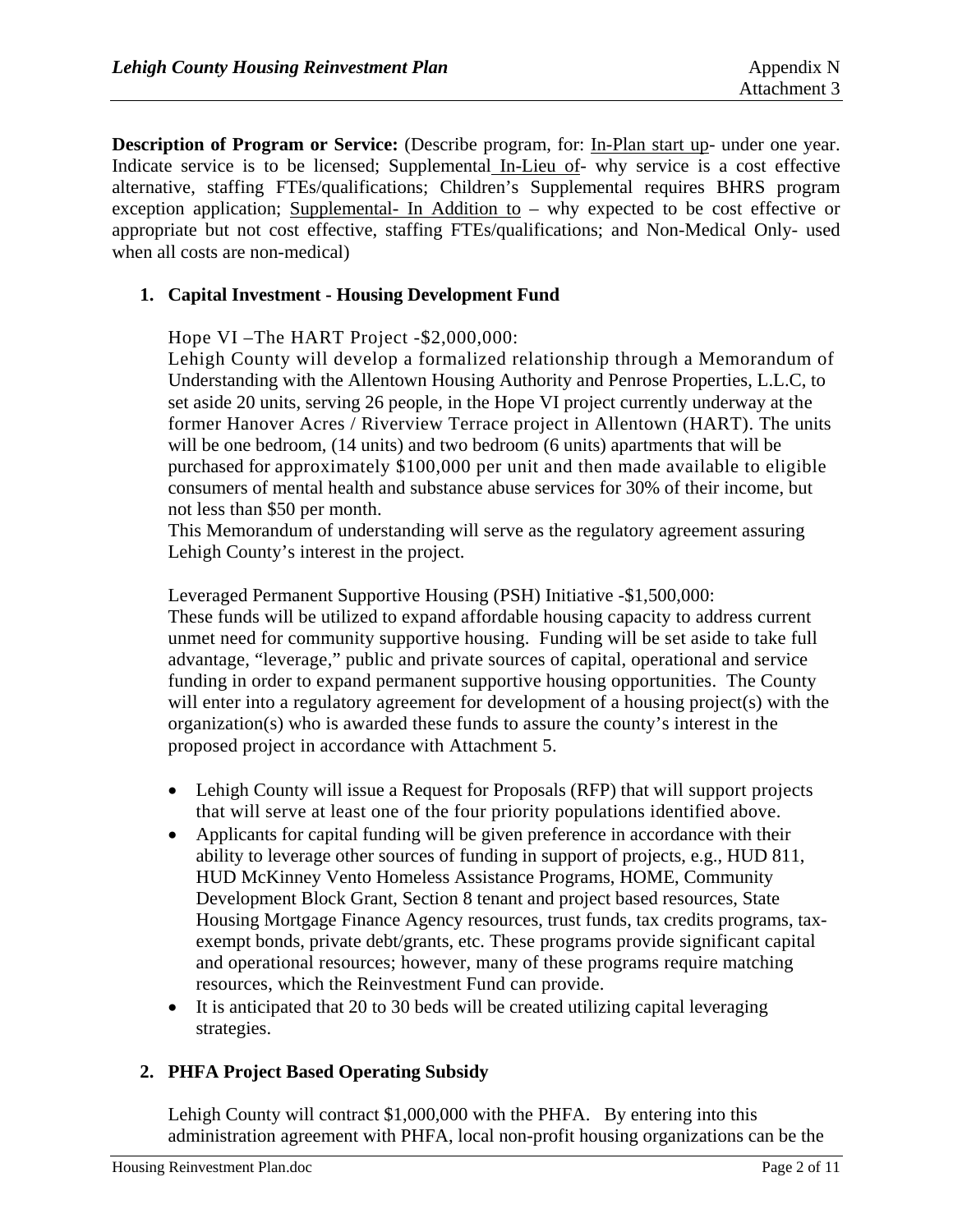recipients of Reinvestment Funds for specific projects rather than the actual fund administrator. This avoids any potential conflict of interest (and also deter other potentially interested non-profit housing organizations) for one non-profit group to both administer the fund on behalf of County MH/MR Programs and also have access to the funding for actual housing development.

- PHFA is well positioned to take advantage of leveraged housing opportunities with the Tax Credit Program, PennHomes and other housing finance programs
- Lehigh County MH/MR will negotiate an Administrative fee with PHFA.
- Lehigh will enter into a Regulatory Agreement with a qualified developer upon the developer's successful award of tax credits and/or other affordable housing development projects by the PHFA. This agreement will specify how the county's interests in the project are secured.

## **3. Rental Subsidies**

## **Bridge Subsidy Program**

Lehigh County will develop a bridge subsidy fund to provide rental assistance to eligible consumers who are on the waiting list for Section 8 vouchers. Funding of \$345,802 will provide a subsidy of up to \$450 per month for approximately 12 individuals for five years. It is hoped that individuals receiving the subsidy will receive a Section 8 voucher within two years which would allow additional members to be served by the program.

Lehigh County will establish a Bridge Subsidy Program that will:

- Recognize the significant demand for Section 8 subsidies, has resulted in lengthy and closed waiting lists, requiring interim strategies to expedite access to housing for people with immediate needs;
- Provides a temporary subsidy to a consumer until a more permanent, long term Section 8 rental subsidy becomes available. Applicants to the program will be required to apply for a Section 8 subsidy;
- Provides an individual immediate access to permanent supportive housing with the bridge subsidy with access to more long term housing support;
- Strengthens the housing/ services relationship between Lehigh County MH/MR and the Allentown PHA, working in collaboration with consumers, family members and landlords to address housing and service needs;
- Provides a safer and more secure environment with units that are required to meet HUD's Housing Quality Inspection standards.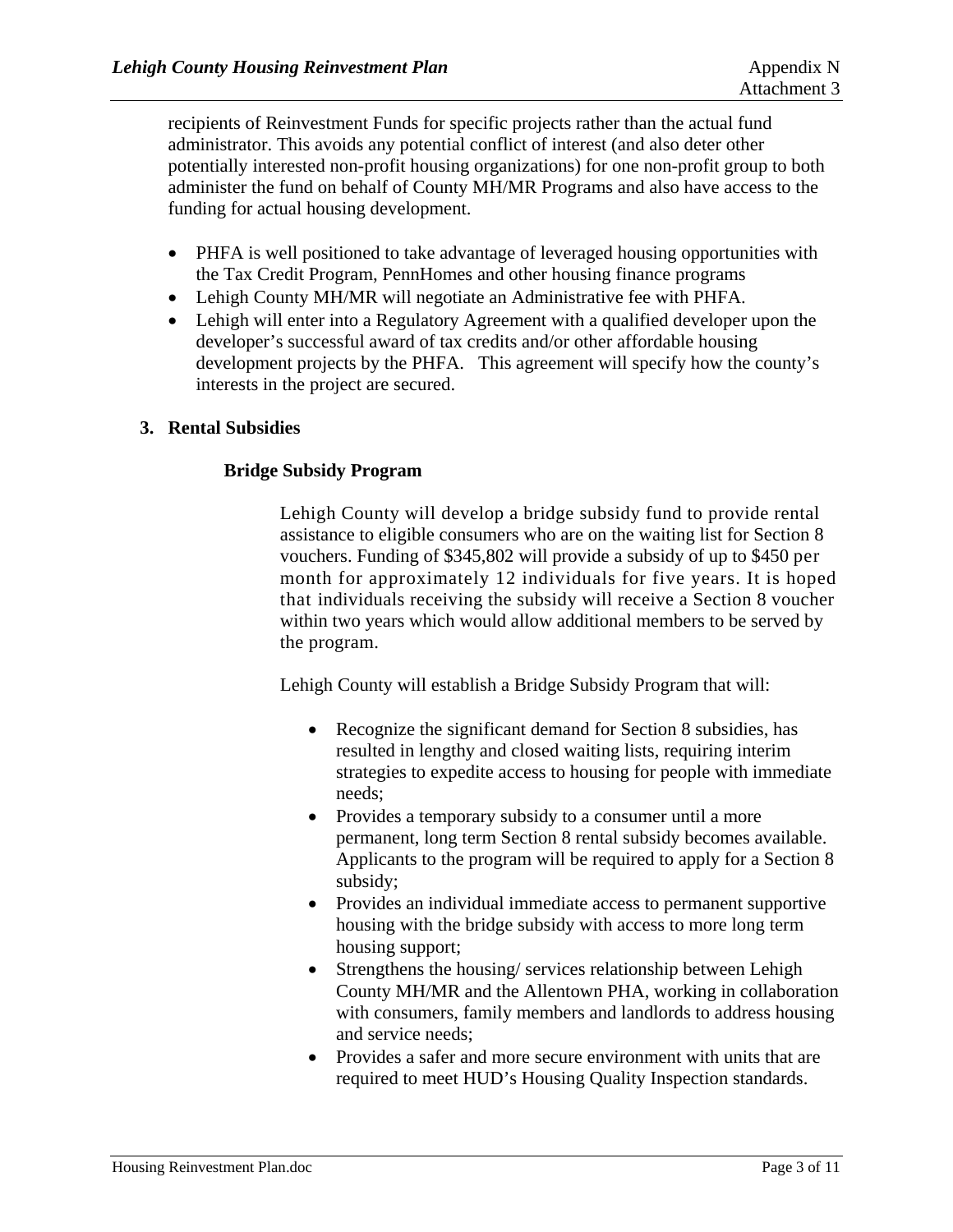## **Master Lease Program**

Lehigh County, through its contracted clearinghouse provider, will explore relationships with landlords in the local housing market to develop a master lease subsidy fund to provide rental assistance to eligible consumers who are on the waiting list for Section 8 vouchers. Funding of \$824,000 which will provide a subsidy of up to \$450 per month for approximately 30 individuals for five years.

The Lehigh County Master Leasing Program will:

- Require a contract with the Management / Clearinghouse provider agency, (five year duration), to administer the program and negotiate master leases with landlords in the local real estate market place.
- Provide an opportunity to identify and select quality rental housing units and landlords to engage in a master leasing relationship.
- "Jump start" the availability of permanent supportive housing units by having "hard" units available through this established relationship.
- Provide the opportunity to allow additional people to be served by the program if Section 8 subsidies become available in two years.
- Reduces impact of Federal housing rules and regulations in securing available units in a timely manner.
- Provide opportunities to serve people who are considered harder to serve or whose rental histories or background make them unlikely candidates for housing vouchers.

# **4. Program Management / Clearinghouse**

Lehigh County will issue a Request for Proposals (RFP) to select an organization to act as a "clearinghouse" for the housing needs of mental health and substance abusing consumers. This Clearinghouse will coordinate activities with the MH/MR/D&A office, but will have sufficient authority to achieve the goals of the County's housing plan. The housing clearing house will be the central connection between priority consumers who need access to permanent supportive housing and community housing units. To insure a close collaboration with the tenants served under this plan, two to three Peer Housing Support Team members will be utilized (from the CFST) by the Management /Clearing House to provide essential housing support services.

The Lehigh County Housing Clearing House strategy will:

- Provide consumers with greater opportunities to access permanent supportive housing and "real choices," and preferences in selecting housing;
- Serve as the Lehigh County's central resource for managing and coordinating permanent supportive housing units including: Housing Development Fund;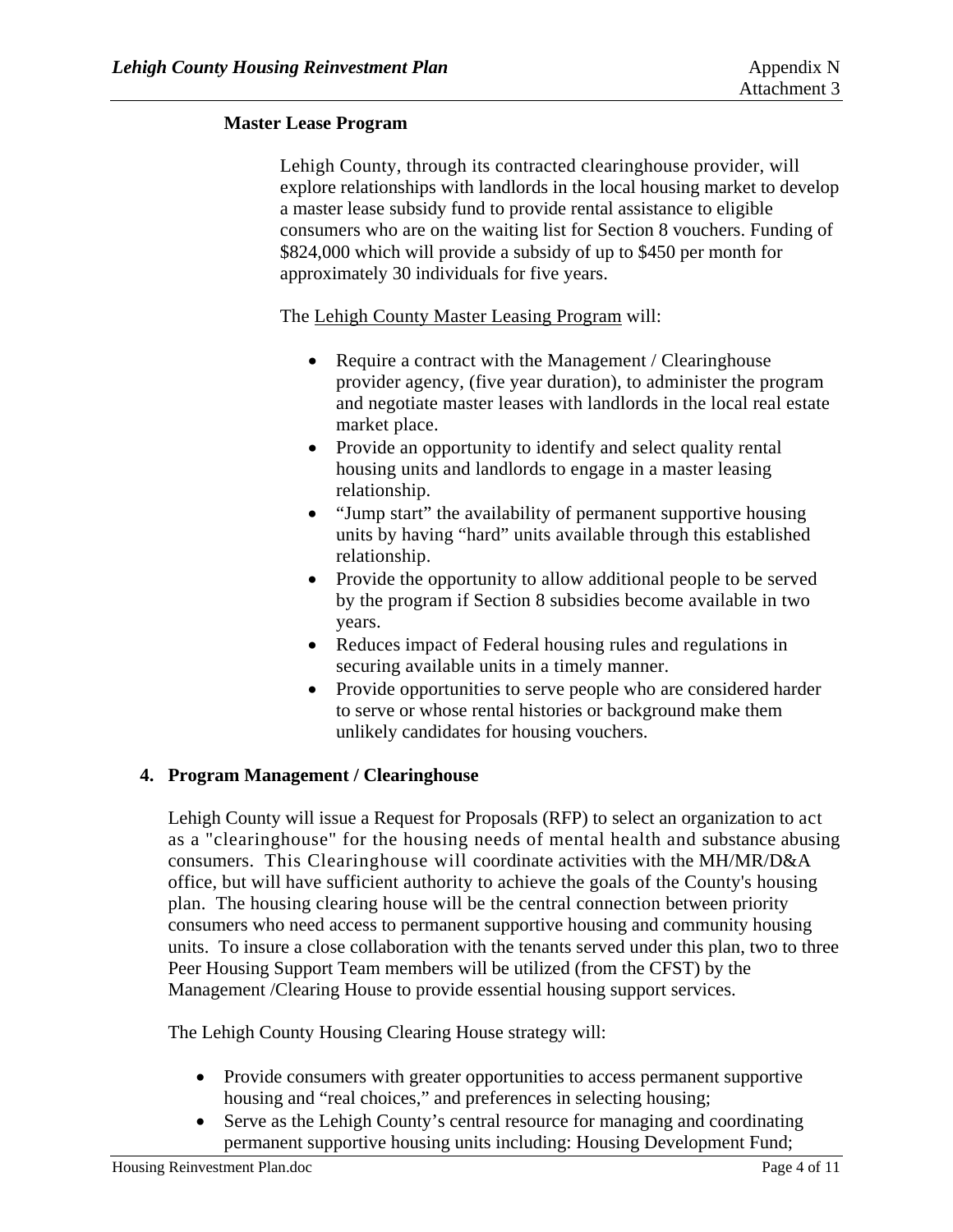Master Lease Program; Bridge Subsidy Program; Project-based Operating Subsidy Program; Contingency Program, and the Housing Support Services initiative. This initiative will also include the creation of a housing support team.

- Ensure that high priority consumers on waiting lists are informed of all housing options, e.g., units available, Bridge Subsidies, etc., and assist them in making decisions regarding options;
- Coordinate and maintain housing information, through the creation of an Lehigh County Internet Data Base and Supportive Housing Resource Library that will benefit consumers, family members, case managers, provider agencies and the public, at no cost to the user, (which may include collaboration with an existing housing data bases/ locator service, e.g., PHFA Apartment Locator Service, Social Serv.com, etc.)
- Coordinate regularly scheduled permanent supportive housing training activities and technical assistance on housing issues to the Lehigh County MH/MR Program.
- Be given sufficient authority and the resources to effectively carry out this important mandate.
- Utilize two / three Peer Housing Support Team members (from the LV Consumer / Family Satisfaction Team (CFST) who will provide housing support services as outlined under #7 Housing Support Services to tenants provided with housing under this plan.

## **5. Housing Support / Support Services**

Lehigh County MH/MR will develop a Peer Housing Support Team to be incorporated in the Management/Clearinghouse initiative. The Housing Support Team will consist of Certified Peer Specialists from the LV Consumer / Family Satisfaction Team (CFST). Team members will be trained in and may provide the following services:

Pre-Tenancy Assistance

- Assessment of housing preferences and housing history;
- Assist consumers in determining housing preferences if needed;
- Assist consumers in compiling housing information needed for housing applications (if needed) such as credit reports, landlord references, income and asset documentation;
- Assist in identifying available housing units and rent subsidies including resources listed by the Clearinghouse;
- Assist consumers in obtaining, completing and submitting housing applications. (If agreed to by the consumer, Housing Specialist to be copied on all correspondence);
- Assist consumers in attending any meetings with housing provider including providing or arranging transportation and attending meetings as needed;
- Assist consumers in filing appeals and requests for reasonable accommodation under Fair Housing Law; and
- Assist consumers in setting up a system to track application progress.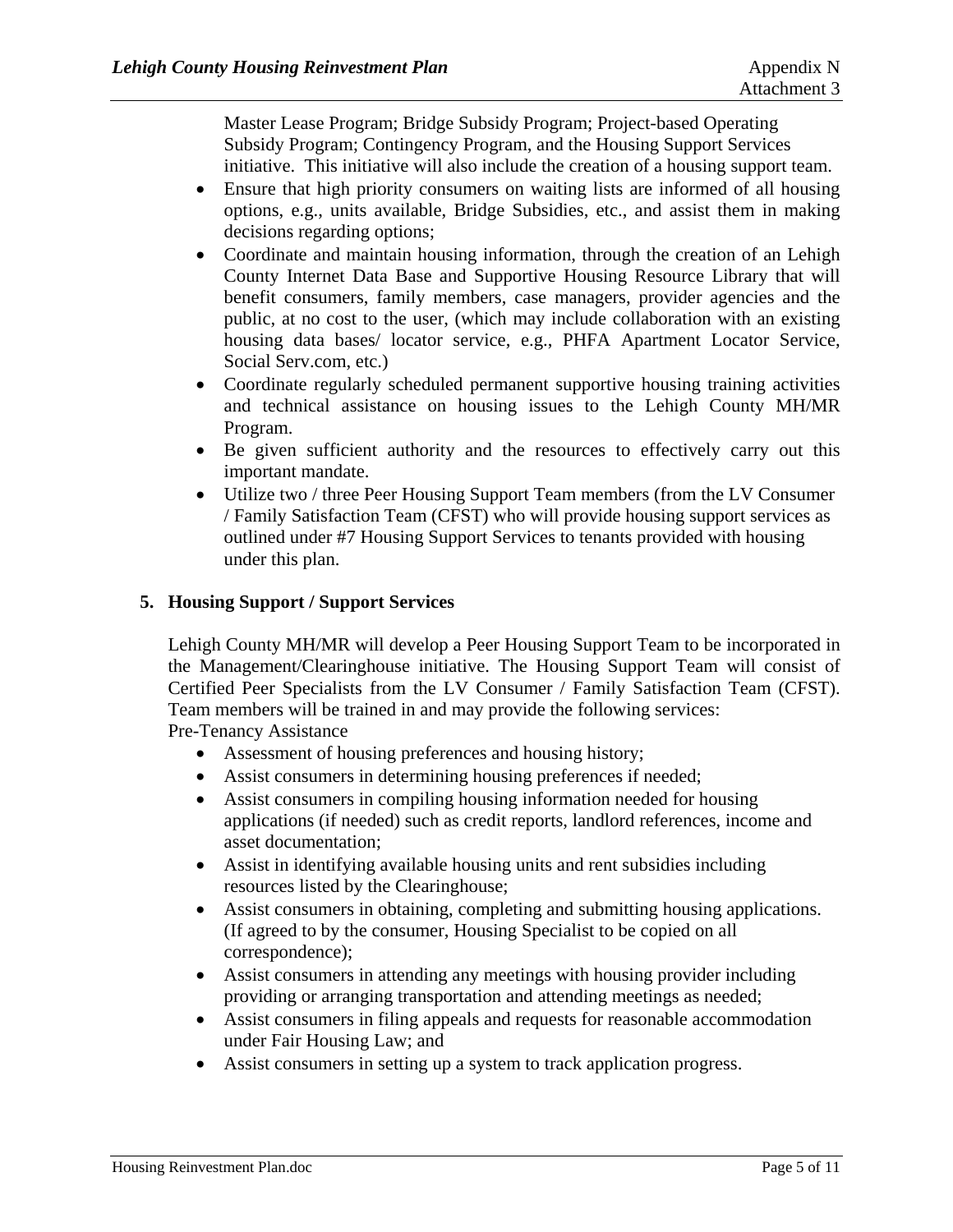## **Move-In**

- Assist tenants to understand basics of landlord/tenant law and lease requirements;
- Assist tenants with security deposit, securing furniture and other household items;
- Assist tenants to access Contingency Fund if needed;
- Assist tenants with moving-in activities;
- Assist tenants to establish utilities and telephone;
- Assist tenants in orienting to home and to neighborhood;
- Identify any housing or community living related skills training needed including home maintenance, shopping, cooking, and budgeting; and
- Provide housing or community living skills training or make appropriate referrals.

## **Tenancy Stabilization**

- Work with tenants to secure Section 8 or other rental subsidy if unit does not have project-based subsidy or tenant does not have a permanent subsidy source on move-in;
- Maintain routine contact with tenants to ensure early detection of any housing issues;
- Provide ongoing housing-related skills training if needed and identify any issues that may require additional training by other parties consistent with Treatment or Recovery Plan;
- Intervene with landlords if needed to problem solve;
- Maintain communication with assigned Service Coordination Unit, case manager and/or Community Treatment Team (for Housing Support Teams only);
- Coordinate meetings with tenant's case manager and service providers if needed to resolve issues (for Housing Support Teams only);

# **6. Contingency Funds**

Lehigh County will create a contingency fund to assist eligible consumers with the onetime expenses associated with moving into permanent supportive housing. Funding will primarily be used for security and rental deposits and the essential furniture and household goods needed to establish a home. They may, at times, be utilized to cover tenant damages not covered by a security deposit. These contingency funds will be managed by the Housing Clearinghouse and /distributions to individuals will be approved and monitored. Ceiling amounts and frequency of use will be established by Clearinghouse management and the County at the time of implementation, but will not exceed \$1000 per person per year. A contingency fund of \$300,000 would allow Lehigh County to assist 60 consumers per year:

The Contingency Fund will:

- Provide funding for essential furniture and household goods necessary to establish a residence; (when no other source of funding is available)
- Provide funding for security and utility deposits; (when no other source of funding is available)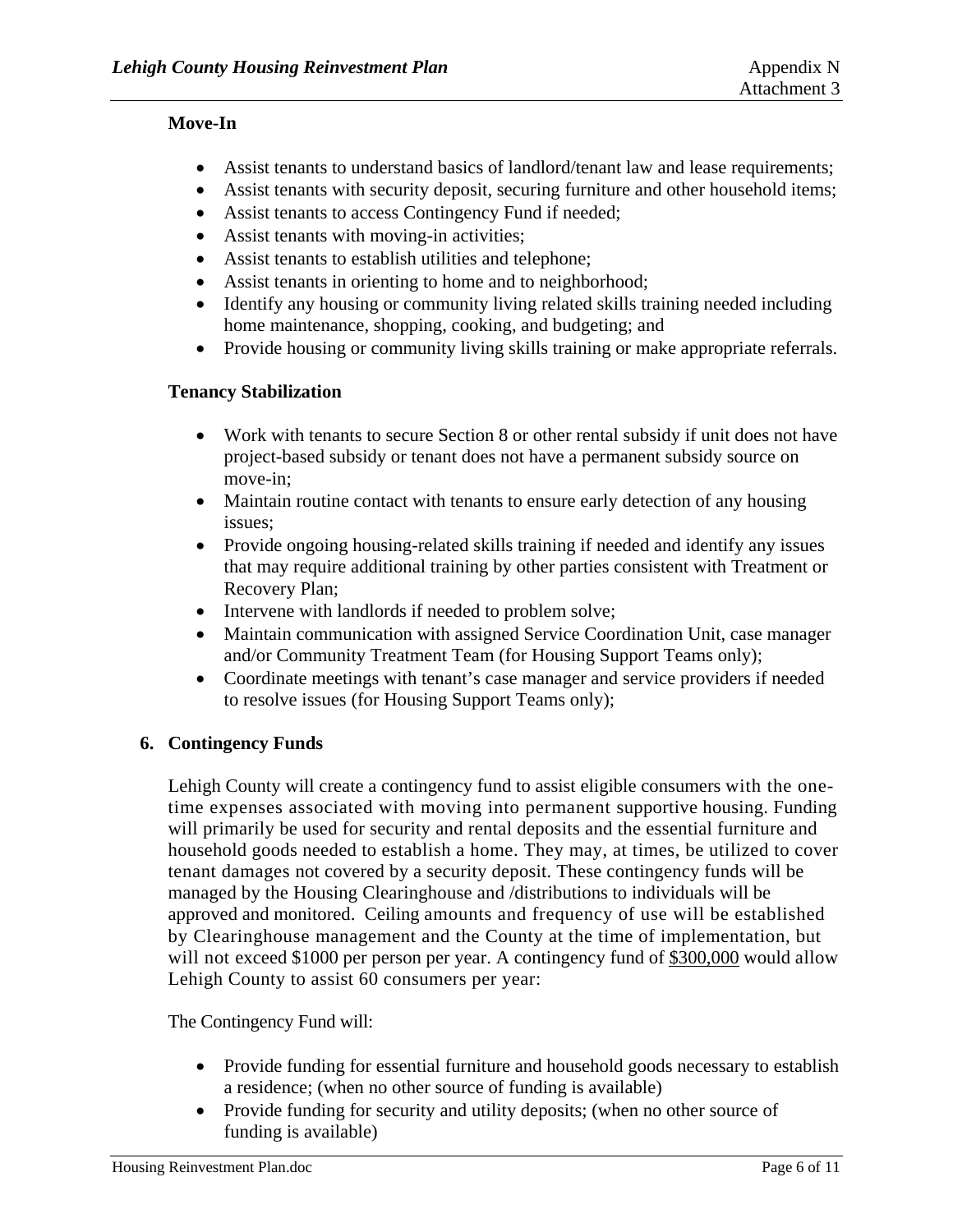- Encourage agencies and consumers to take advantage of opportunities in the market place to access furniture, utility deposits, e.g., second hand stores, utility fee waivers, etc;
- Provide funding for no interest loans, as a revolving fund, with 6 months to 24 month repayment terms;

**Description of Fund Expenditures:** (Narrative identifying major budgeted items for clinical and operating expenses and total costs. Identify on-going funding source for program/services. Provide Attachment 5 information as applicable).

#### **A general proposed pro-forma budget is as follows:**

| <b>Housing Strategy Categories</b>   | <b>Proposed Budget</b> |
|--------------------------------------|------------------------|
| <b>Capital Funding</b>               | 3,500,000              |
| PHFA Project Based Operating Subsidy | 1,000,000              |
| Rental Subsidy - Bridge              | 345,802                |
| Rental Subsidy - Master Lease        | 824,000                |
| Program Management / Clearinghouse   | 580,000                |
| Housing Support / Support Services   | 100,000                |
| Housing Contingency Fund             | 300,000                |
| <b>Total Reinvestment Request</b>    | 6,649,802              |

Clinical Costs\* – Narrative and major budgeted items, includes personnel and benefits

#### **See description of Fund Expenditures above.**

Operating Costs\*\* – Narrative and major budgeted items, includes travel, telephone, office supplies, fixed assets, facility purchase, etc. Complete Attachment 5 below if applicable. Housing Development (In accordance with new Attachment 5 guidelines, specify the terms of any capital and operating or other rental subsidy agreements including number of units access agreement and length of agreement):

Lehigh County affirms the Housing Plan meets the requirements of Attachment 5. See description of fund expenditures above.

Facility or land Purchase or Renovation**:** (Attachment 5: Summarize what is being purchased/ renovated and ownership arrangement including who owns title. Indicate agreement for disposal of assets upon sale.) Not applicable

Fixed Assets: (Identify fixed assets to be purchased - vehicles, computers, furniture, equipment, etc. Indicate County Code for purchasing will be followed for items requiring competitive bid.) Not applicable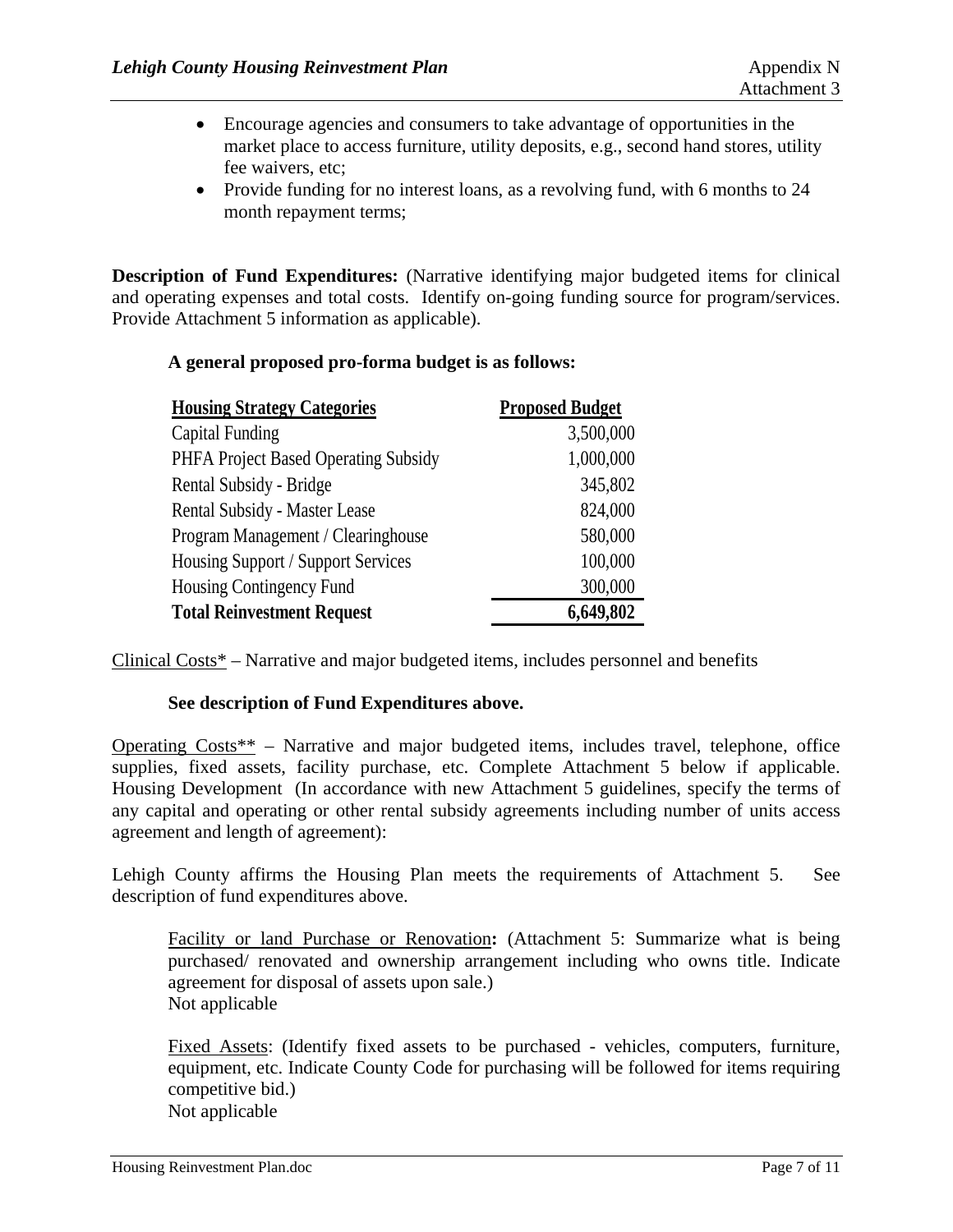**Data Analysis and Expected Outcomes:** (Identify number of HC members in target population, describe unmet or under-met needs, what is expected to be achieved by the service and data to be collected to measure outcomes. For Supplemental In-Lieu of services identify the service from which cost offsets will be achieved.)

**Priority group #1 includes people with serious and persistent mental illness who are currently in Community Rehabilitation Residences (CRR), whose housing and service needs can be more appropriately met in PSH.** 

Supportive housing has had demonstrated effectiveness in working for people who face complex life challenges—individuals and families who have very low incomes and have a serious or persistent mental illness. PSH has reduced emergency room and inpatient care (medical, psychiatric and substance abuse), jail, police, emergency medical services, the court system, in addition to being more cost effective for the mental health delivery system than transitional and other residential programs.

- Lehigh County MH/MR currently has 118 consumers in Community Residential Rehabilitation (CRR) programs. It is estimated that 40 consumers would be able to move into affordable permanent housing with the availability of housing and the right supports.
- 18 consumers reside in an Enhanced Personal Care Boarding Home (PCBH) developed with CHIPP funds who have consistently expressed a high degree of satisfaction with this PCBH.
- 15 consumers are in Personal Care Boarding Homes and require additional support services (funded with CHIPP dollars).
- The Community Support Plan initiative evaluating all residents of Allentown State Hospital who have been there for 2 or more years shows the following stats on housing needs. 59 Lehigh County residents were evaluated with the following results:
	- o 35%-CRR or Enhanced CRR
	- o 22%-Personal Care Boarding Home or Enhanced Personal Care Boarding Home
	- o 17%-Specialized Long Term Structured Residence
	- o 12%-Nursing Home
	- o 5%-MR Residential Program
	- o 3%- community apartment with supports
	- o 3%-Traumatic Brain Injury specialized residential program
	- o 3%-Specialized Sexual Re-Offense Prevention

76 discharges from Residential Treatment Facilities (RTFs) from 7/1/06 to 6/30/07. (15 were transfers to alternate RTFs)

# **Priority #2 includes young transitional adult population, (Age 18-23), who suffer from serious or persistent mental illness and are in need of PSH.**

Nationally, rates of homelessness among young adults are alarming. These burgeoning rates prompted a recent documentary expose entitled "Aging Out." This documentary depicted the inherent struggles that youth face as they age out of the current child welfare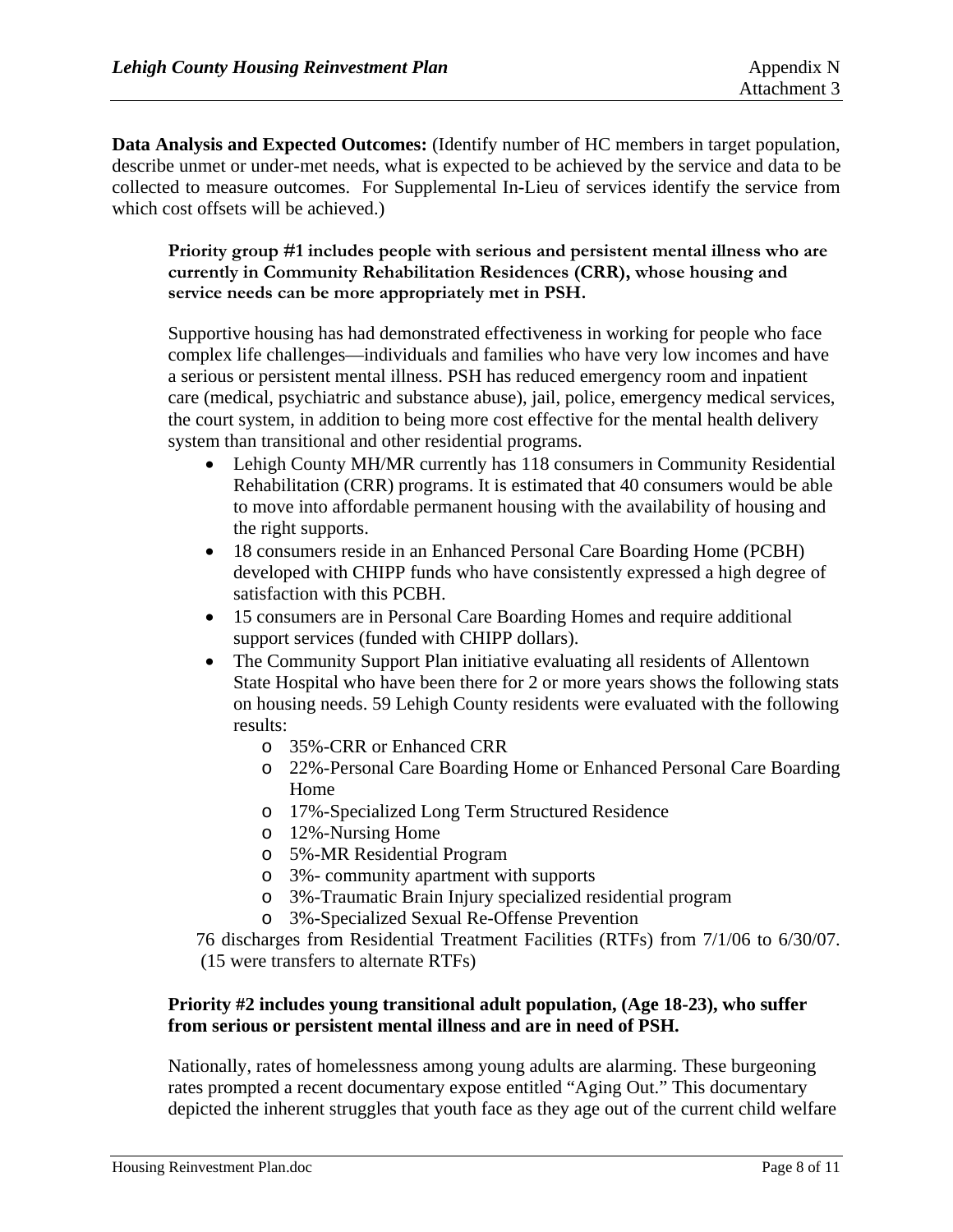system into adulthood. What it brought to light was the fact that countless youth are entering adulthood, void of the appropriate supports and linkages.

Health Choices has provided services 2,223 members within the 18-23 year old demographic since the programs inception in 2001 (an average of 371 members served per year). In the most recent period from April 2006 through March 2007 (12 months), 795 members within this specialty population have had claim experience (over two times the average over the 6 years). It is reasonable to conclude that this is a growing population within the membership with service utilization, each of which is in need of permanent housing. (Claims from April 2006 through March 2007 included 66 members utilizing crisis intervention, 7 members using emergency room services, 127 members using inpatient services, and 111 utilizing RTF levels of service.). On the average, 33 members per month "age out" of children's services, and are in need of stable residency (permanent housing) to adequately promote assimilation, and affiliation. Programs established under this plan to address the needs of the young adult transitional population will be designed to promote greater independence, and include the following:

- Meeting mental and physical health needs:
- Developing and sustaining family supports and/or other adult supportive relationships;
- Developing and sustaining peer and other social relationships;
- Improved understanding of housing alternatives (Permanence Affordability, and Landlord/Tenant Issues);
- Ensuring acquisition and retention of critical personal identification documentation (Birth certificate, Social security card);
- Improved financial literacy (Personal budgeting, Banking services, Credit);
- Completing necessary education and/or training and understanding and exploring employment and career alternatives;
- Understanding and relying upon local transportation and community resources; Identifying and developing recreational interests;

## **Priority population #3 includes the forensic population who are transitioning out of Lehigh County Prison:**

Prisons and jails are no place for people who are suffering from serious and persistent mental illness, and increasingly the criminal justice and mental health systems are focusing attention on this critical issue. Lehigh County established TEAM MISA in March 2005. The team consists of representatives from the District Attorney's Office, Public Defender's Office, County Mental Health Office (Deputy MH Administrator and Forensic Case Manager), Director of Pre-Trial Services, Adult County Probation Supervisor and Lehigh County Prison's Deputy Director of Treatment, Mental Health Coordinator and Assistant Director of Corrections. This multidisciplinary team meets weekly to review cases of people with mental illness and/or substance abuse that have been charged with a crime. The vast majority of cases reviewed involve current incarceration and pre-sentence status. The goal is to provide recommendations to the courts that address mental health and/or substance abuse treatment needs, community safety and acceptable home plans. TEAM MISA data for fiscal year 06/07 showed that 41 out of 104, or almost 39%, did not have appropriate housing options.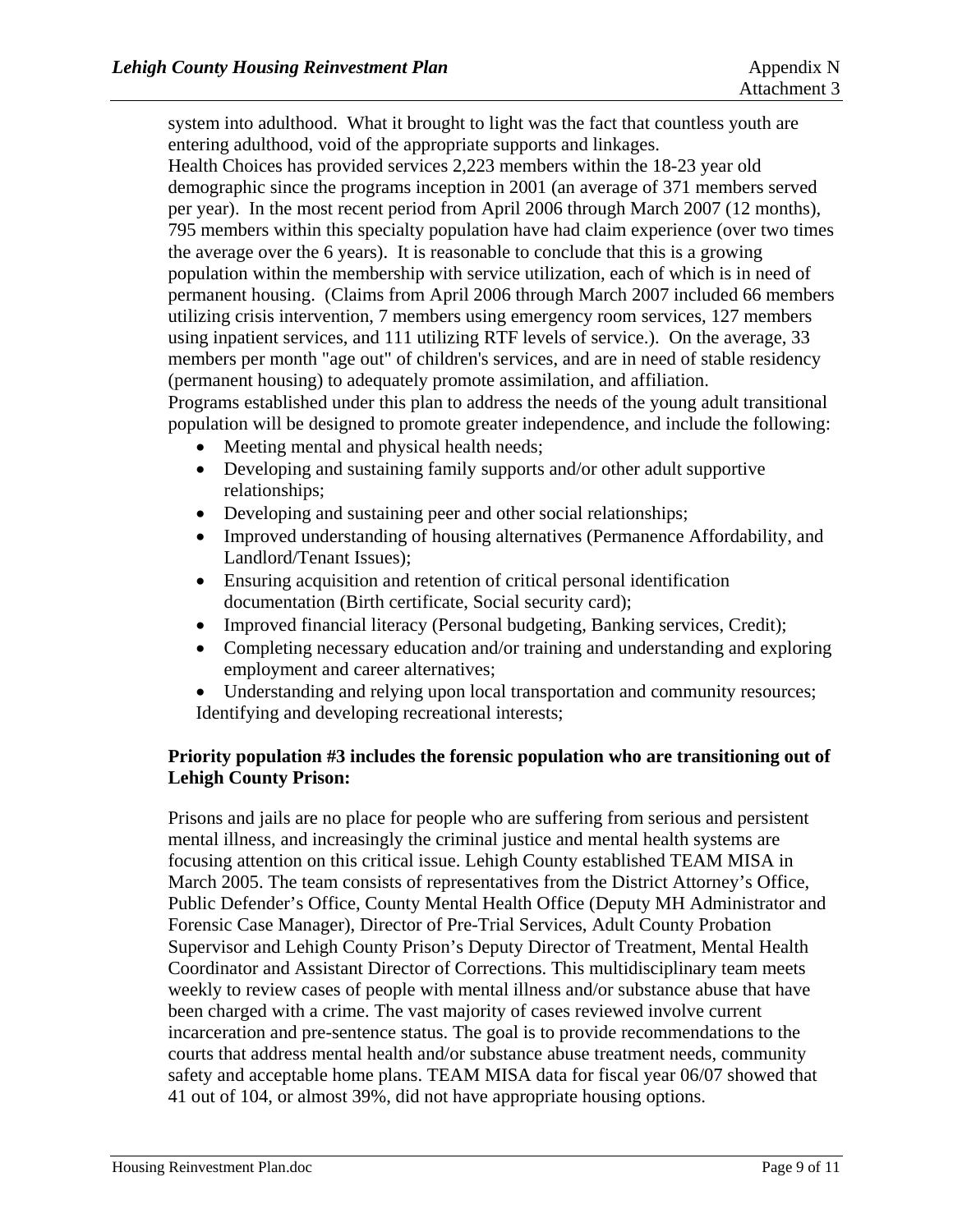Released inmates face extraordinary obstacles in securing appropriate housing in the community—especially housing in the inmate's community of origin that is affordable, located near employment opportunities, and in "safe" neighborhoods. Investing resources in comprehensive outpatient treatment programs and permanent supportive housing have demonstrated effectiveness as jail diversion and treatment strategies.

It is difficult to estimate the number of state and county prisoners that face homelessness upon release from incarceration. Shelter and services providers report more than 50% of homeless clients have spent 5 or more days in a city or county jail in their lifetime, which may initially have been a result of their homelessness.

#### **Priority population #4 includes people who are suffering from or persistent mental illness and are homeless or at risk of homelessness.**

Without a stable place to live and a support system to help them address their underlying problems, (serious mental illness, substance abuse, disorder, chronic medical condition, etc.), most homeless people bounce from one emergency system to the next--from the streets to shelters to public hospitals to psychiatric institutions and detoxification centers and back to the streets--endlessly. While services are necessary to help tenants maintain stability, being housed is an essential first step in addressing these conditions that often have gone untreated for many years. Therefore, the combination of housing and supportive services creates a synergy that allows tenants to take steps toward recovery and independence. In supportive housing, people can live with stability, autonomy, and dignity.

- It is estimated that at least a third of the people living on the streets and in shelters have a severe and persistent mental illness.
- FY06/07 there was 5,885 active adults in the Lehigh County mental health system and 230 or 3.9% were homeless at time of intake. This includes people in shelters and rescue missions.
- The number of chronic homeless individuals identified in the Point in Time count for 2007 was 67.

Supportive Housing Impact on Homelessness\*:

- Decreases of more than 50% in tenants' emergency room visits and hospital inpatient days; decreases in tenants' use of emergency detoxification services by more than 80%; and increases in the use of preventive health care services.
- Increase of 50% in earned income and 40% in the rate of participant employment when employment services are provided in supportive housing, and a significant decrease in dependence on entitlements – a \$1,448 decrease per tenant each year.
- A study of almost 5,000 homeless individuals with mental illness placed in supportive housing through the NY/NY program confirmed that nearly 80% remained housed a year later, with 10% moving on to independent settings. \*Corporation for Supportive Housing Research Initiatives

2007 Continuum of Care Objectives:

• In 2007 begin occupancy of 22 units for chronically and non-chronically homeless individuals funded in 2006 through the Lehigh Valley Assertive Community Team (LVACT) Housing Supports Program.